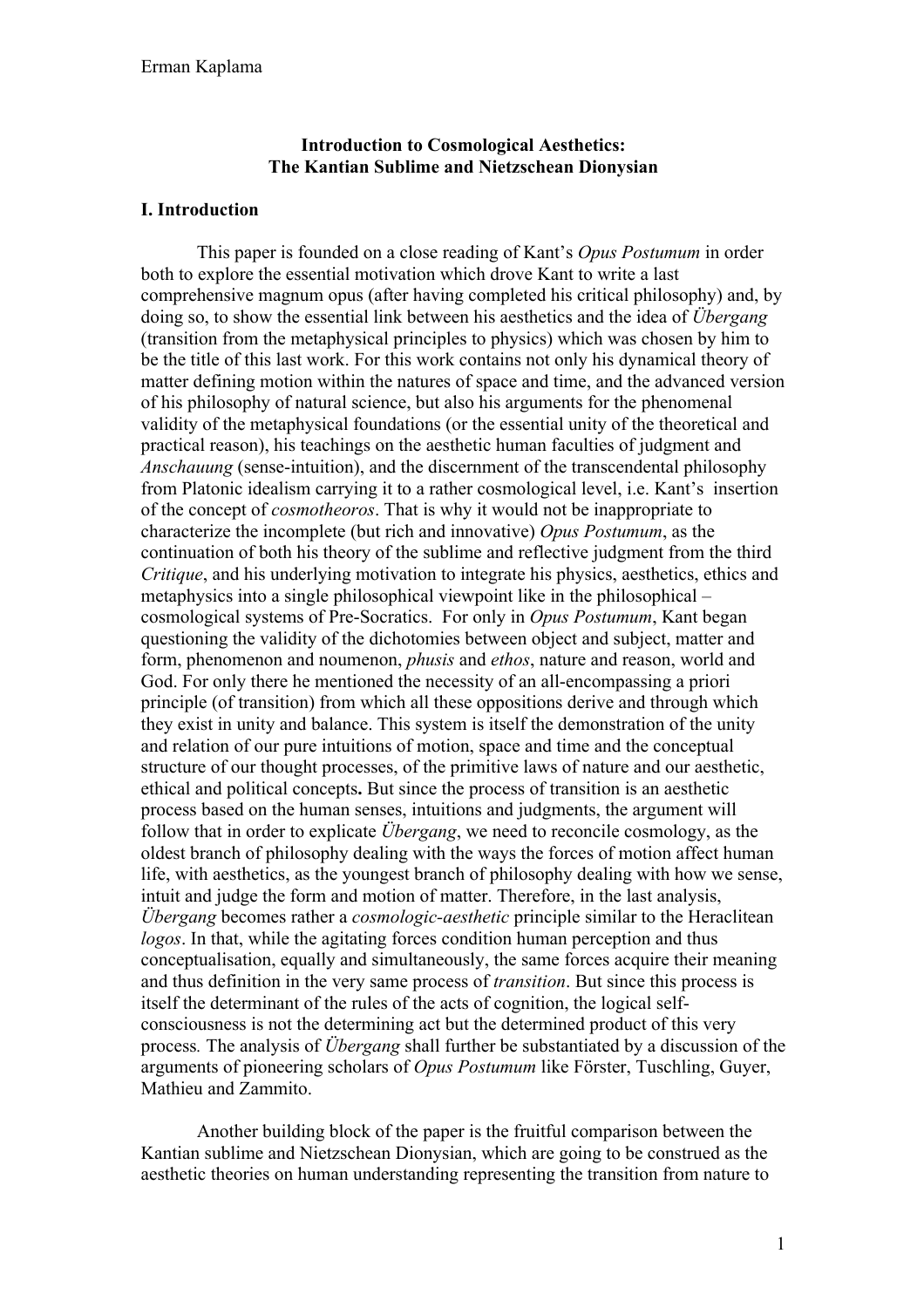art. For both of them are not only conceptual – aesthetic but also dynamic – cosmological theories owing to their reference both to nature and to human nature<sup>1</sup>. Bearing the abovementioned points in mind, this paper concerning the transition between the natural forces and aesthetic concepts will try to examine how we take nature in and apply it to the concepts of understanding with regards to the Sublime and Dionysian. In doing so, the Kantian sublime shall be defined both cosmologically and aesthetically, both as the aesthetic representation of Universality or *kosmos*, and as an idea generated within the faculty of the power of Judgment, which schematises the transition from the sensible to supersensible<sup>2</sup>. When it comes to the Dionysian, it is going to be proved that not only is it an aesthetic theory that links Nature (*phusis*) to Human Nature (*ethos*) as it is represented in the Chorus in Greek Tragedy which plays an intermediary role between the gods and humans, but also is the symbolic representation of the universally valid and entirely senseless pure cosmic forces that require Apollonian form and sense giving force for its actualization.

The relationship between the a priori moving forces of matter and intelligible concepts of understanding rests neither on metaphysical principles, nor on empirical principles but on the *transition* between them. As it is presented in Kant's *Opus Postumum*, the determination of the purity of the concepts of understanding is dependent on the demonstration of their links to the a priori forces constantly affecting the human understanding. On the other hand, these forces can only acquire meaning through the concepts generated by human understanding, though this does not mean that human mind and its concepts are prior to the moving forces. Rather, this proves the necessity of a simultaneous transition between the sensible and supersensible realms for the completeness of human understanding. In that the transition occurs only when the moving forces do not exceed the intellectual or intuitive capacities of human mind. Reciprocally, human sense-intuitions and understanding are unable to apprehend and conceptualise any motion beyond their imaginative capacity<sup>3</sup>. Therefore, *transition*, rather than the dualist formations like forces and concepts, objects and subjects, phenomena and noumena must be the starting point of any philosophical inquiry.

In that sense, so as to have an account of both the moving forces and the ways they are apprehended and conceptualized through human inner and outer senses, as an

<sup>&</sup>lt;sup>1</sup> Therefore, an elaborate understanding of the comparison between these theories requires higher criteria and principles by which we can observe the affinities and transitions between forces and concepts, physics and metaphysics

<sup>2</sup> Kant, Immanuel. *Critique of the Power of Judgment*, Cambridge: Cambridge University Press, 2000, sec.26, p.139

<sup>3</sup> Nietzsche explicitly confirms this argument in his *Late Notebooks*: "Our senses have a particular quantum as a medium span within which they function, i.e., we experience large and small in relation to the conditions of our existence. If we sharpened or blunted our senses tenfold, we would perish" (Nietzsche, Friedrich. *Writings from the Late Notebooks*, ed. Bittner, Cambridge: Cambridge University Press, 2003, p.111) He further expands on this point in his Heraclitus seminar published within his *Pre-Platonic Philosophers.* Here Nietzsche discusses the significance of the particular balance (or special measure which is sometimes used to describe the Heraclitean *logos*) of human senses for the necessary conditions of existence or for the maintenance of the sustaining principle of necessity for life. This also demonstrates the inherent relation between the principle of transition, which checks and balances the mediating capacity of human senses and concepts for their compatibility with the moving forces of nature, and the principle of necessity, which sustains the physiological grounding for the continuity of human existence.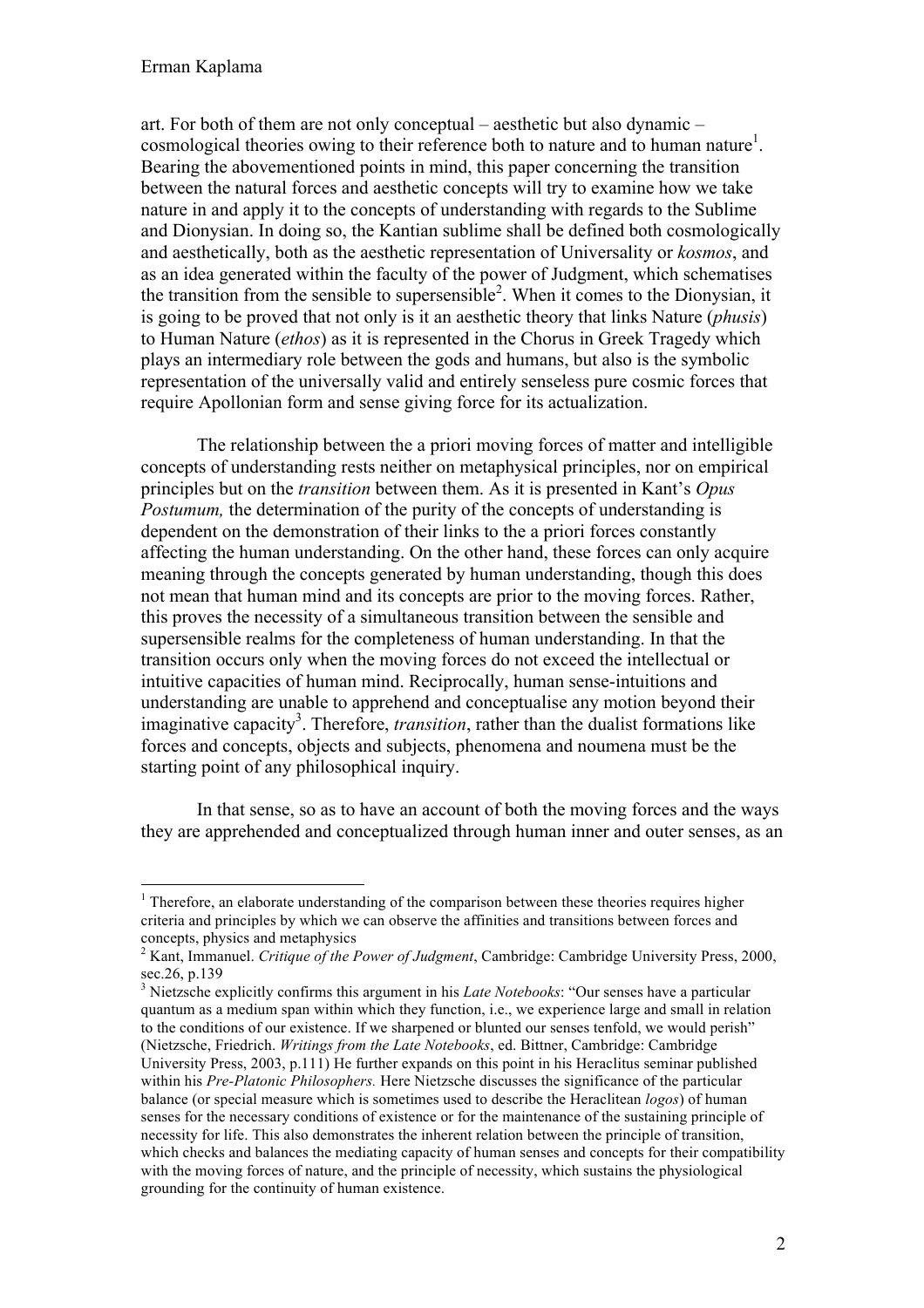introductory analysis, we have to demonstrate the cosmological and aesthetic arguments in *Opus Postumum*.

### **II. The Cosmological Argument in** *Opus Postumum*

The cosmological argument is not new in Kantian philosophy. From his doctoral thesis, *Principiorum primorum cognitionis metaphysicae nova dilucidatio (A New Explanation of the First Principles of Metaphysical Knowledge)* and early writings such as the *Universal Natural History and the Theory of Heavens* to his latest writings on dynamics and moving forces such as *Metaphysical Foundations of Natural Science*, Kant reflected on the principles and forces of nature and the universe as a whole. In the *Critique of Pure Reason*, for instance, Kant defines the cosmological ideas and cosmical concepts (or world-concepts)<sup>4</sup>.

In Kantian philosophy, cosmical concepts cover the *synthesis* of noumena and phenomena because while they represent and schematise the appearances of things in nature, at the same time, as universally valid concepts, they carry these schemas and representations to a level that goes beyond possible experience (thus beyond any dualism such as object – subject and real – ideal<sup>5</sup>). However, at the same time, this level cannot simply be identified as *noumenal* because this would cut off the phenomenal or natural roots of these concepts. That is why Kant understood cosmological ideas as the syntheses of the 'world' as the totality of appearances and the transcendental world, the sum total of existing things. But what, if there is, is the difference between these two definitions of world? Why should we distinguish the totality of appearances from the sum total of existing things? In this passage Kant defines the cosmological ideas and world-concepts, and accentuates their synthesizing character, a character that brings the world of appearances and the transcendent world together. In other words, cosmic concepts or world-concepts are active and valid only insofar as they maintain the transition between these seemingly separate worlds. Kant elaborated on this crucial point in 1790s especially in the third *Critique* and *Opus Postumum* where he argued that the transition between these two worlds (the world as the sum of all appearances and the transcendental world) takes place through human senses and intuitions, and thus through the *aesthetic* understanding and sense-based intuition of the whole.

 <sup>4</sup> In the first *Critique*, Kant articulates this as follows: "I have called the ideas with which we are now concerned "cosmological ideas," partly because by "world" is understood the sum total of all appearances, and our ideas are also directed only toward the unconditioned among appearances, but partly too because in the transcendental sense the word "world" signifies the absolute totality of the sum total of existing things, and we are directing our attention only to the completeness of the synthesis (though properly only in the regress toward its conditions). Considering, moreover, that taken collectively these ideas are all transcendent and, even though they do not overstep the object, namely appearances, **in** kind, but have to do only with the sensible world (not with *noumena*), they nevertheless carry the synthesis to a **degree** where transcends all possible experience; thus in my opinion one can quite appropriately call them collectively **world-concepts** (*Weltbegriffe*)" (A420/B447). Kant, Immanuel. *Critique of Pure Reason*, ed. Guyer and Wood, Cambridge: Cambridge University Press, 1998, p.466. Some translators such as Politis also translate world-concepts or *Weltbegriffe* as 'cosmical concepts', and I will be using them interchangeably throughout the thesis. This can also be justified by Kant's own definition of 'world' as the absolute totality of the sum total of existing things, namely ordered *ta panta* or simply *kosmos*<sup>5</sup> This important argument is going to be discussed in the following sections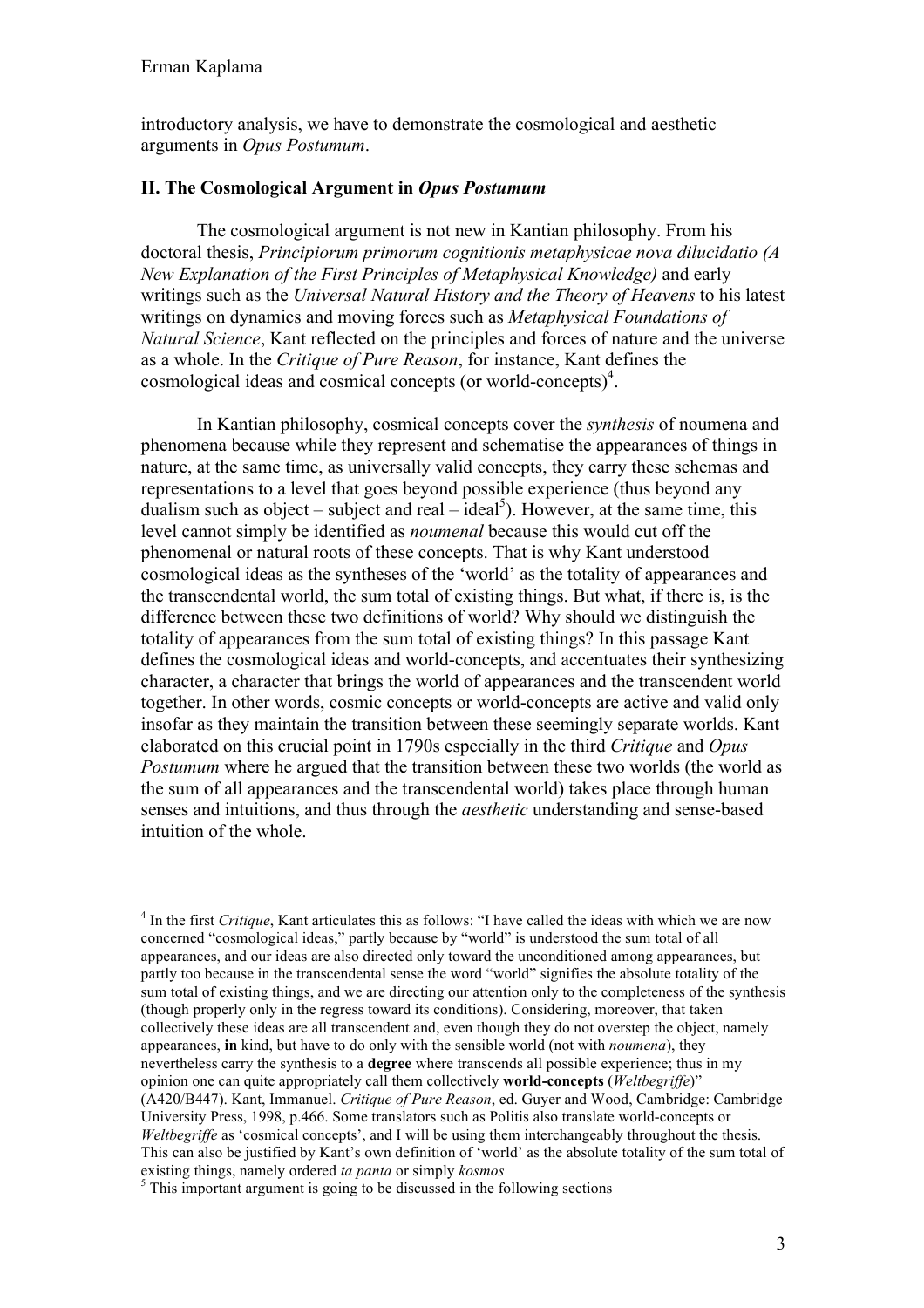On the general spectrum of the first *Critique*, Förster notes, "the fundamental a priori determinations of a "nature in general" were the proper subject of this book, not the systematic unity of an empirical science"<sup>6</sup> . This is also valid for *Opus Postumum*. But then, what is new in the latter? Why did Kant feel the need to write a post-critical *Opus* when everyone was convinced of the completeness of his philosophical system after the third *Critique* where he attempted to reconcile the natural necessity and rational spontaneity? Kant's answer is that he found a new principle, which would bridge his system of nature and the systems of pure understanding and reason. This new principle, I argue, is not a logical but a "cosmological" principle. It is not just transcendental (at least in the sense of its use in the first *Critique*) because its existence must be justified through the empirical intuitions and because this principle pulls the aforementioned worlds together. Tuschling is right when he says Kant is not content with his transcendental deductions in the first *Critique*; according to the new principle, however, the concept of an object of possible experience begins to point at the *universality* of the experience. Förster too agrees that transition is the principle according to which basic forms and concepts can be thought within an allencompassing system<sup>7</sup>.

Kant emphasizes this all-encompassing cosmological principle that bridges the transcendental and natural world and that determines both the cosmic forces and ideas in several places in *Opus Postumum*. For example, he uses the concept of *cosmotheoros* which constitutes, as a principle, in his words "a basis in idea for all the unified forces which set the matter of the whole of cosmic space in motion"<sup>8</sup>. This definition plainly demonstrates his belief in the necessity of an archaic principle that precedes any other idea or principle and that can underlie the movement and regulation<sup>9</sup> of cosmic forces from which the cosmical concepts are derived. However, in *Opus Postumum*, Kant also uses the term *cosmotheoros* to define the universal theorist or the philosopher. As a person, this philosopher is the one "who creates the elements of knowledge of the world himself, *a priori*, from which he, as, at the same time, an inhabitant of the world, constructs a world-vision [Weltbeschauung] in the idea"10. This *cosmotheoros* and its personified version also appear in the first *Critique*  where Kant discusses the logical and cosmological handling of the concept of  $philosophy$ <sup>11</sup>.

 <sup>6</sup> Förster, Eckart. *Kant's Final Synthesis*, Cambridge, Massachusetts: Harvard University Press, 2000, p.4

ibid, p.115

<sup>&</sup>lt;sup>8</sup> Kant, Immanuel. *Opus Postumum*, ed. Förster, Cambridge: Cambridge University Press, 1993, p.82<br><sup>9</sup> Since all forms of movement cause regulation and direction, principle of motion is also a directing and regulating principle

<sup>&</sup>lt;sup>10</sup> ibid, p.235 Here, even though Kant uses *Beschauung* (observation or inspection) rather than *Anschauung*, it is not hard to see that the 20<sup>th</sup> century term *Weltanschauung*, as the follower of the Heraclitean *Logos*, is a version of the Kantian *Weltbeschauung*, or cosmo-theory. These points are going to be expanded on in the sections concerning the relation between Heraclitean *logos* and Kantian *Übergang*, and between the *Genius* and Kantian *cosmotheoros*.<br><sup>11</sup> In the first *Critique* Kant puts it as follows: "Until now...the concept of philosophy has been only **a** 

**scholastic concept**, namely that of a system of cognition that is sought only as a science without having as its end anything more than the systematic unity of this knowledge, thus the **logical** perfection of cognition. But there is also a **cosmopolitan concept** (*conceptus cosmicus*) that has always grounded this term, especially when it is, as it were, personified and represented as an archetype in the ideal of the **philosopher.** From this point of view philosophy is the science of the relation of all cognition to the essential ends of human reason (*teleologia rationis humanae*), and the philosopher is not an artist of reason but the legislator of human reason. It would be very boastful to call oneself a philosopher in this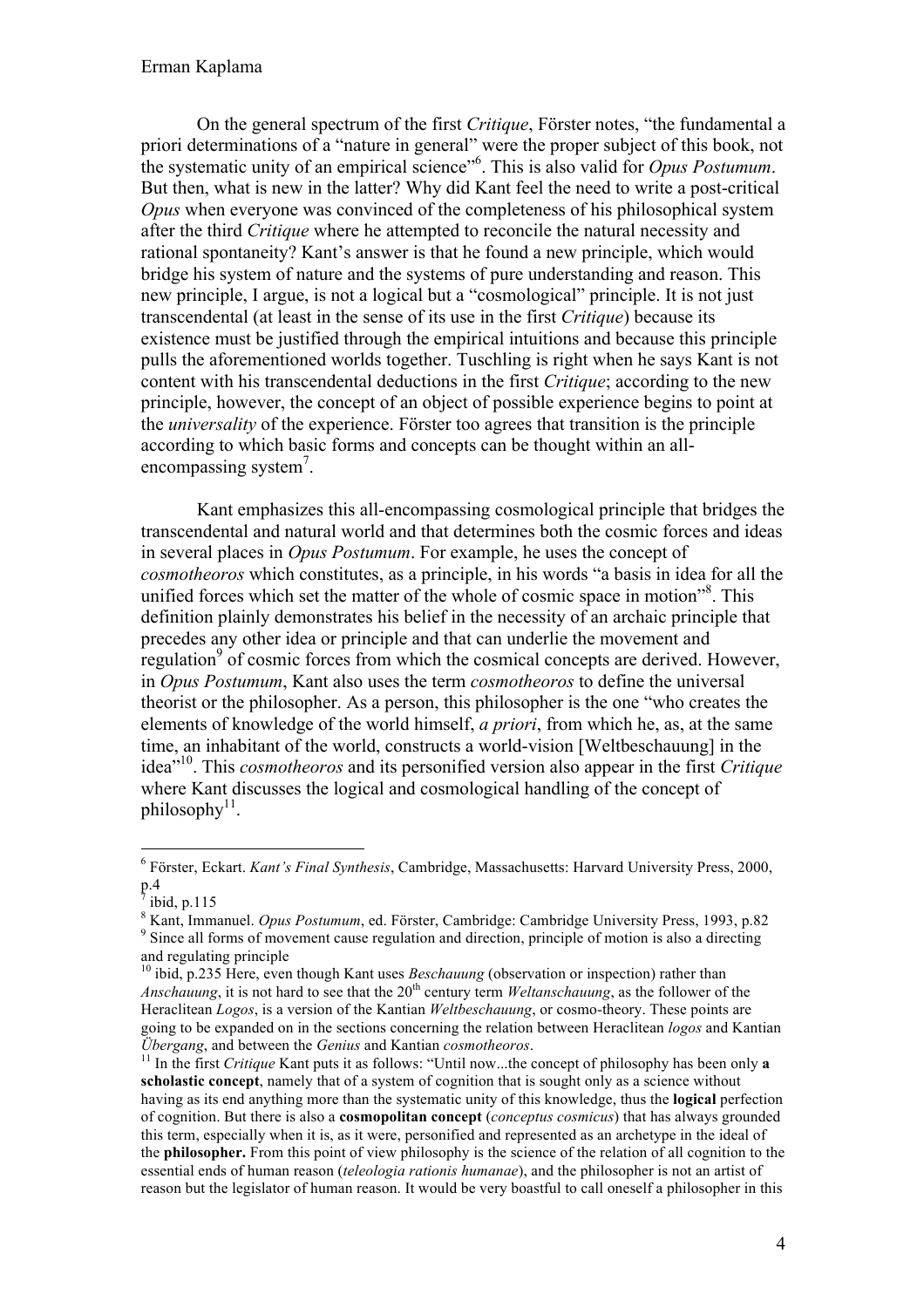When it comes to the demonstration of the essential relation between cosmology and aesthetics, one of the structural arguments this paper shall present is that the theory of moving forces in *Opus Postumum* reveals essentially a similar motivation to which constitutes both Kant's theory of the sublime in nature and his theory of reflective judgment. For both processes of argument begin from the construal of Nature as an aesthetic notion and systematized whole based on an a priori elementary system. The primary reason for this is that while *ta panta* (everything or the whole) becomes the ordered whole or *kosmos* only as an aesthetic idea, any aesthetic notion about nature must handle and explain it as an elementary system (either a mechanical or dynamical one) or cosmologically. However, for the investigation of the common motivation behind the third *Critique* and *Opus Postumum*, we also need to demonstrate the aesthetic argument in the latter.

#### **III. The aesthetic argument in** *Opus Postumum*

Can *Opus Postumum* be considered as the continuation of Kantian aesthetics as presented in the third *Critique*? Most of the commentators have discussed this question not only because both of these books belong to Kant's late period works but also due to the apparent continuity of the arguments Kant employed in them. *Opus Postumum* launches a new theory of aesthetics based on a new a priori principle introducing the mediating character of the power of reflective judgment and the crucial role of motion and moving forces in the determining concepts of the understanding and the regulative ideas of reason. This new theory begins with the picturing of the concepts of understanding as a whole or from a cosmological level, and this new aesthetics moves beyond Kant's theory of taste and the analytic of beauty. Mathieu, for instance, argues for the continuity in Kant's argumentation in his three last books: *Metaphysical Foundations*, *Critique of Judgment* and *Opus Postumum*, even though their contents were different, the first concerning the ground for a science of nature, the second concerning the ground for an aesthetics of nature (especially from the analytic of the sublime onwards), and the last concerning a possible transition between these grounds<sup>12</sup>. What interests us in this paper is the relation between the second and the last book in this alleged trilogy. Mathieu defends this relation by stressing the unifying role of the subjective principle of reflective judgment and thus its indispensable necessity for any aesthetic theory of transition. Even though Förster tries to rule out this argument of Mathieu, he cannot help concluding his book on Kant's final synthesis with Hölderlin<sup>13</sup> (using his aphorism  $I$ 

sense and to pretend to have equaled the archetype, which lies only in the idea" (A838-9/B866-7) Kant, Immanuel. *Critique of Pure Reason*, ed. Guyer and Wood, Cambridge: Cambridge University Press, 1998, pp.694-5 Both referring to its original form, *Weltbegriff* and to Kant's own Latin translation, *conceptus cosmicus*, it is far more appropriate to call this **cosmic** or **cosmical concept** or **worldconcept** like in the previous passage **(**which was chosen by most of the other translators) rather than **cosmopolitan concept.** 

<sup>&</sup>lt;sup>12</sup> Lehmann was one of the first scholars to assert that the origins of the idea or schema of a transition are present in the *Critique of Judgment* and *Metaphysical Foundations of Natural Science* prioritizing the former to the latter in his *Kants Nachlasswerk und die Kritik der Urteilskraft* (1939).<br><sup>13</sup> Here, Förster particularly underlines Hölderlin's definition of art as the bridge from nature to culture

<sup>(</sup>*phusis* to *ethos*). Furthermore, supporting Hölderlin's aesthetic argument Förster writes, "Reason lays the ground with its principles (*Grundsätze*), which are laws of thought and action that are related to what Hölderlin views as the universal conflict in man. This universal conflict is the conflict between the striving toward the absolute on the one hand, and the striving for limitation on the other. It is a conflict that characterizes the human situation in what he calls the *Urtheilung*, or 'original separation.'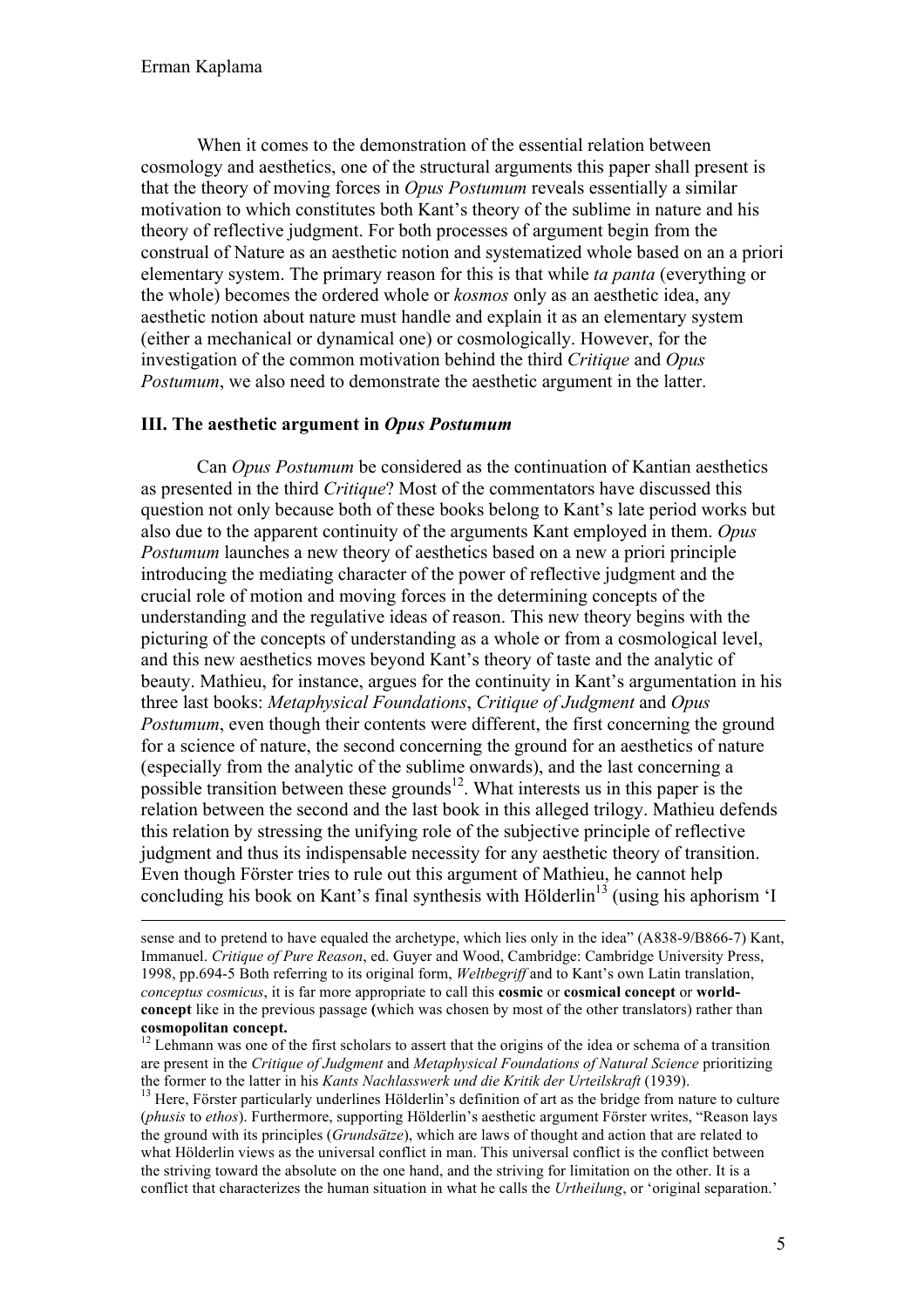$\overline{a}$ 

regard reason as the beginning of the understanding') which is evidently a sign of his recognition of the intermediary role of aesthetics and reflective judgment (bridging understanding and reason). This proves the necessity of considering the character of Kant's transcendental aesthetics if we are to present the argument of *Opus Postumum* as a complete whole.

Nevertheless, it should be admitted that the new principle introduced in *Opus Postumum* not only complements but also, revising Kantian metaphysics as a whole, encompasses particularly the third *Critique*. In that sense, I agree with Förster's argument that the primary motivation behind *Opus Postumum* cannot solely be attributed to the problems and ideas arising in Kant's theory of the reflective judgment. Rather, I support the view that the third *Critique* itself (especially from the section on the sublime onwards) was a product of the very same unresolved motivation that possessed Kant throughout his philosophy, and which culminated in the unfinished *Opus Postumum.* And that is precisely why reading of Kant must begin with his last work.

In *Opus Postumum,* Kant uses the term *Übergang* for 'transition' meaning 'to go over, to move over from one realm to another'. *Übergang* is certainly an deliberate choice of concept emphatically distinguished by Kant from *Überlegenheit* (the state of being superior or transcendence), which rather refers to *one's* ascending or going beyond his subjectivity (achieving a purity and superiority). Thus the latter presupposes two separate realms, the actual (contingent) and ideal (pure) realms of self and the understanding. It assumes that the transcendence begins from the level of the subject, thereby relying upon the late metaphysical construction of "the subject". Due to the superiority (*Überlegenheit*) assigned to it, the notion of subject as well as human reason replace the God and the godly in classical and medieval metaphysics. Kant attempts at this association until the end of his critical period (and before *Opus Postumum*) using *Überlegenheit* as the notion that exalts human being to a distinct rational superiority and transforms it into a totally separate intelligence observing the phenomena surrounding him. Consider, for instance, the following passage from the third *Critique<sup>14</sup>*. In *Opus Postumum*, by contrast, distinguishing *Übergang* from *Überlegenheit*, Kant revises his aesthetics in accordance with the principle of motion. As a result, his theory becomes immune against ontological or psychological interpretation and reconstruction.

Förster argues that this necessary science of transition "requires an 'idea' or 'plan' according to which it is to be executed" which can be derived neither from mere modern physics nor from the metaphysical foundations<sup>15</sup>. For the derivation of this idea or plan, I propose, we need to demonstrate the transition between the

The primordial being of which Hyperion speaks passed into the *Urtheilung* when we became conscious. As an original unity of subject and object that precedes every relation of a subject to an object, this 'being' can never itself become an object of knowledge" (Förster, Eckart. *Kant's Final Synthesis*, Cambridge, Massachusetts: Harvard University Press, 2000, p.153)<br><sup>14</sup> "the feeling of the sublime in nature is respect for our own vocation, which we show to an object in

nature through a certain subreption (substitution of a respect for the object instead of for the idea of humanity in our subject), which as it were makes intuitable the superiority (*Überlegenheit*) of the rational vocation of our cognitive faculty over the greatest faculty of sensibility" (Kant, Immanuel. *Critique of the Power of Judgment*, Cambridge: Cambridge University Press, 2000, p.141) <sup>15</sup> Förster, Eckart, "Introduction" in Kant, Immanuel. *Opus Postumum*, ed. Förster, Cambridge:

Cambridge University Press, 1993, p.xxxvii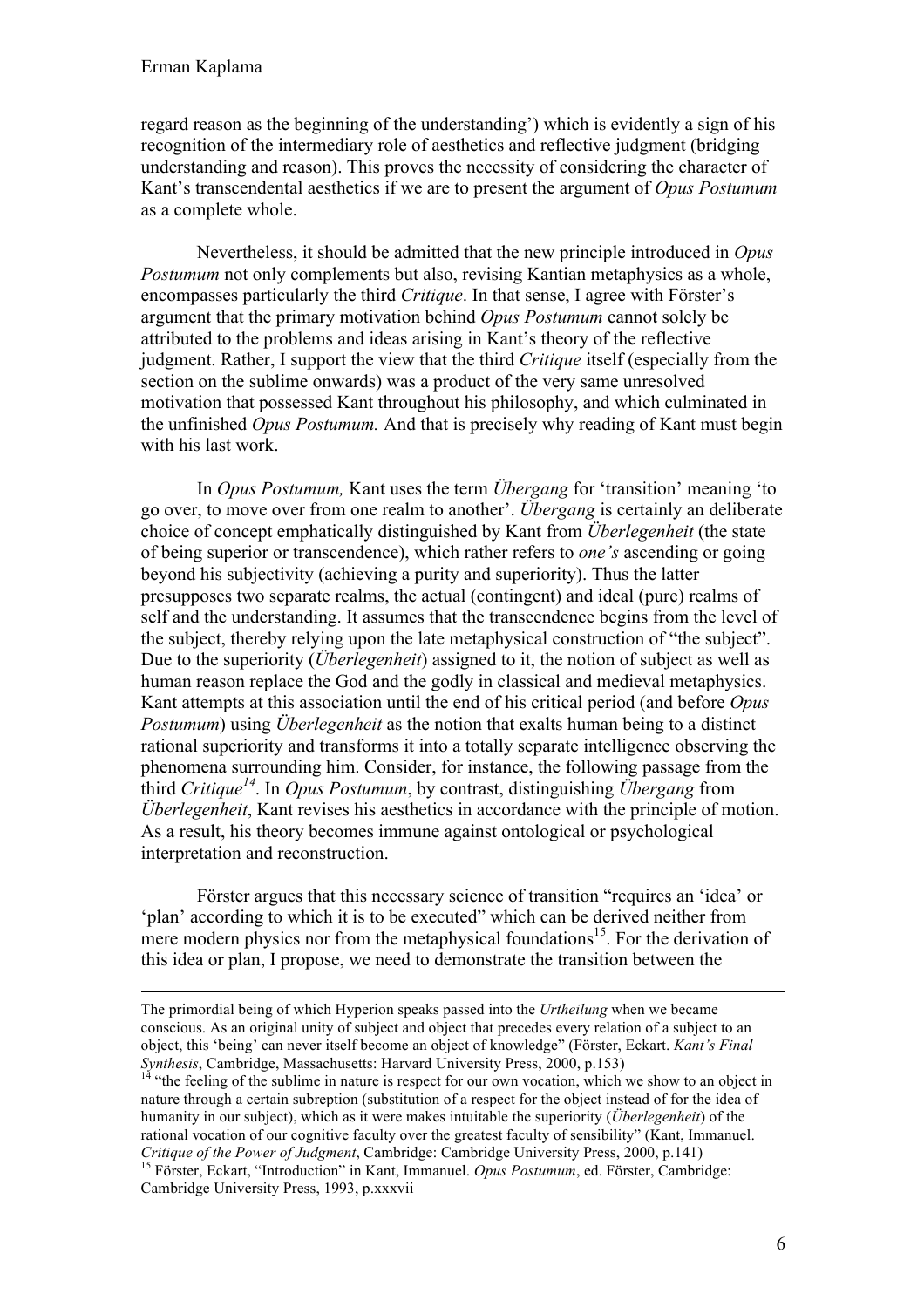intuitive knowledge of the cosmic forces, and the sensible knowledge on the aesthetic concepts. In so doing, we need primarily to *understand* this transition (*Übergang),* in other words, *how* the cosmic forces affecting human inner and outer senses are represented in the concepts of human understanding and in the ideas of human reason. This pure understanding of nature, I propose, is necessarily an *aesthetic* one which is represented in the Kantian sublime and Nietzschean Dionysian in a seemingly different but essentially similar way.

### **IV. The Kantian Sublime as a Theory of Cosmological Aesthetics representing the Transition**

Both the Kantian sublime and Nietzschean Dionysian represent a transition from the phenomenal to the metaphysical realm through intuitions, and/or from the microcosm to macrocosm by way of conceptualising the cosmic moving forces<sup>16</sup>. In Kant's words, *the sublime pushes human mind to apprehend the transition from the sensible stratum to the supersensible substratum*17.

Main arguments with regard to the Kantian sublime:

- *I. The sublime is the aesthetic representation of Totality and Universality ascribed to Nature (The Cosmological Argument Concerning the Sublime)*
- *II. The sublime, as an idea generated within the faculty of the power of Judgment, requires the mediation of the faculty of intuition (Anschauung) that goes beyond the limit of sensibility, sustaining the transition from the sensible to supersensible (Argument for the Aesthetic Role of the Sublime)*

In the *Critique of the Power of Judgment*, Kant defines the sublime as the presentation of an indefinite concept of Reason symbolizing the formless and boundless idea or feeling which has developed from the Idea of the Object of Nature, and which pleases immediately in multiple ways but arouses the thought of totality as ascribed to *Nature*. According to this cosmological viewpoint, the sublime is a "whole" rather than an individual object and therefore it is absolutely great but equally incomprehensible (if not entirely inapprehensible) by the human mind since it requires a supersensible *purely intuitive faculty* as an extension of the mind which feels itself able in another (practical) point of view to go beyond the limit of sensibility<sup>18</sup>. In Kant's theory of aesthetics, Nature is considered somehow distinct from human beings. However, Kant also acknowledges Nature as the source of any sublime feeling and movement in the faculties of the human mind. In that sense, *the motion in nature and the movement occurring in the aesthetic faculties are essentially linked* not only by way of their affects but also of their source.

<sup>&</sup>lt;sup>16</sup> Swift argues in his recently published book, "both the sublime and Dionysian represent underlying forces of nature that make the transcendental subject feel insignificant" (Swift, Paul A. *Becoming Nietzsche: Early Reflections of Democritus, Schopenhauer and Kant*, Lexington Books, 2005, p.111) Nonetheless, I totally reject that the "subject" feels insignificant as a result of the experience of the sublime or Dionysian. Rather, in the Kantian analysis, the sublime triggers human imagination and exalts the ideas of human reason over the objects of nature. Similarly, the Nietzschean Dionysian causes intoxication and teaches how to possess a stronger nature and higher consciousness through pathos.

*Kant, Immanuel. <i>Critique of the Power of Judgment*, Cambridge: Cambridge University Press, 2000, p.139 Also see Zammito's chapter on the sublime and symbolism.

 $18$  ibid, sec. 26, p. 138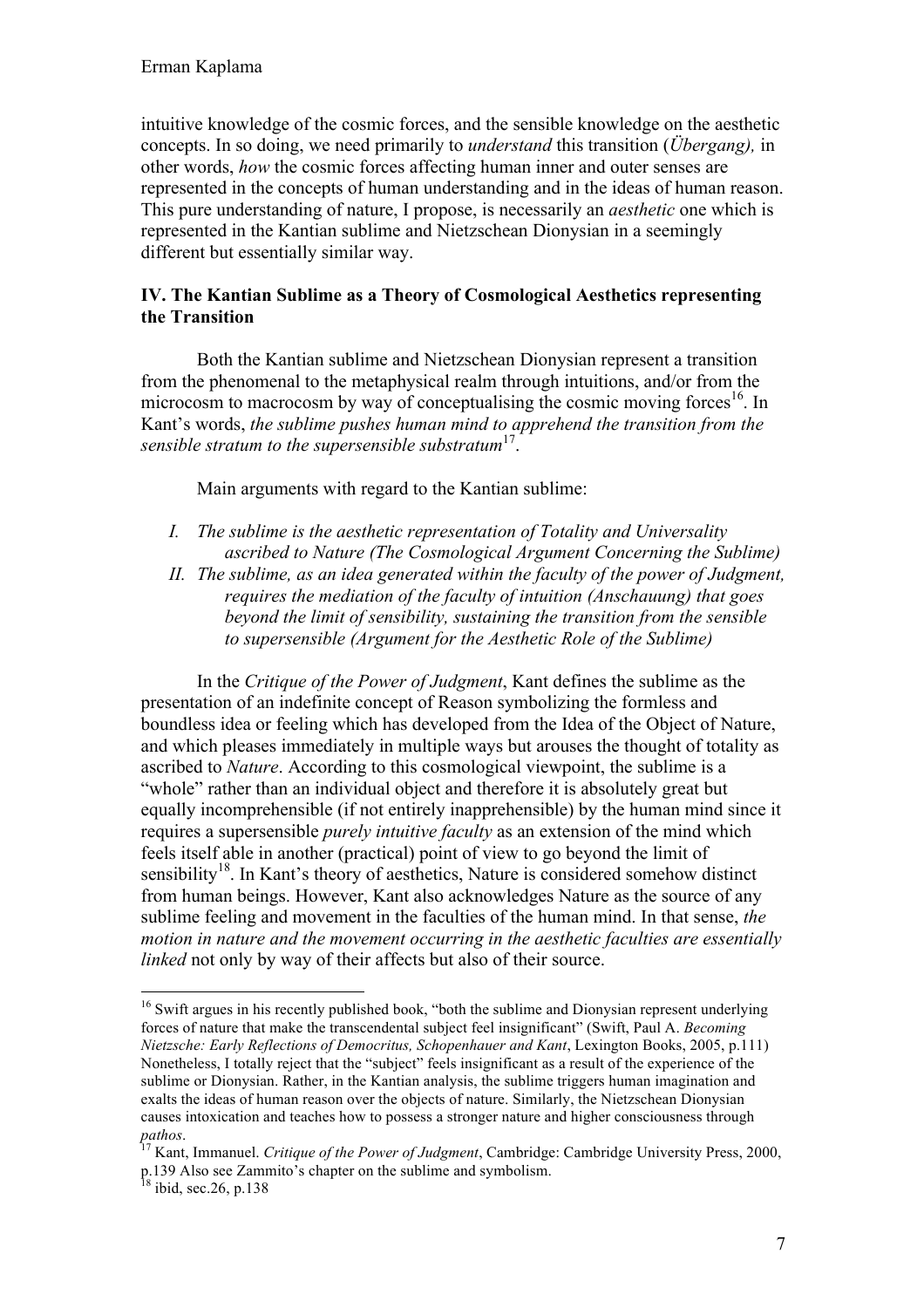"Nature considered in aesthetic judgment as a power that has no dominion over us, is dynamically sublime"19. However, the inner dynamism of the natural object is apprehended via the greatness of the resistance that can only be developed in human rationality again through a necessary separation of the human from Nature so as to ensure the outcome of a free aesthetical judgment on the latter<sup>20</sup>. For Kant, it is impossible to schematize our Nature via Imagination and here, the sublime, to which the subjective purposiveness is directed, represents the Nature beyond the grasp of human mind. Thus, since nature itself is unattainable, we have to and can only identify and examine nature with respect to its phenomenal representation without really knowing it, but only by intuiting and apprehending its essential sublimity. Similarly, in Nietzschean aesthetics, this sublime movement (stimulated by the Dionysian in art) appears to be posited as the feeling arises through the reconciliation of outer sensible nature and inner intuitive nature or via the final apprehension of the oneness of things; in other words, as the essential unity of the moving forces and the human understanding which actually is one of the objects of Nature.

Our cognitive faculties are inadequate to adopt a standard for the unlimited might of Nature and its aesthetic estimation. However, while this sublimity in Nature leads us to accept our physical powerlessness, it also reveals our capacity for judging ourselves independent of  $it^{21}$ . However, the examples Kant provides to substantiate the claim for the externality of the experience of the sublime (such as the sublimity of war carried on with a sacred respect for the rights of the citizens and the sublimity of a courageous individual who does not fear the boundless might in his nature and faces it with fullest deliberation and compassion<sup>22</sup>) actually fail to support it. This is because both examples consider internal rationality and external nature to be inherently related and sublimity to underlie both. Here, Crowther defends Kant by asserting, "the major reason why, for Kant, war can be regarded as sublime is that, in the ultimate analysis, it is conducive to the realization of the final end – morality $^{323}$ . This argument could be true if we consider Kantian philosophy as a whole. However, while discussing cases of the sublime in human nature, he praises these not only for

<sup>&</sup>lt;sup>19</sup> ibid, p.143<br><sup>20</sup> For Guyer, Kant's dynamically sublime is rather "a feeling that suggests a certain interpretation that we can only spell out by means of concept, but at the same time gives us a certain palpable sense of the validity of those concepts before we have even spelled them out" (Guyer, Paul. *Kant*, New York: Routledge, 2006, p.308)

<sup>21</sup> Kant, Immanuel. *Critique of the Power of Judgment*, Cambridge: Cambridge University Press, 2000, p.145

<sup>22</sup> He actually borrows these examples from his *Observations*, see Kant, Immanuel. *Observations on the Feeling of the Beautiful and Sublime*, trans. J. H. Goldthwait University of California Press, 1960, p.56

<sup>23</sup>Crowther, Paul. *The Kantian Sublime: From Morality to Art*, Oxford : Oxford University Press, 1991, pp.115-116 Then, Crowther concludes that Kant "wishes to show that the aesthetic experience's metaphysical raison d'être is, in the final analysis, to promote our existence as moral beings" and it "does not exist in a vacuum" (or it is not purposeless) "and the sublime in particular has the capacity to humanize" (ibid, p.174) Here, it is possible to claim that while Kant tries to promote the justification of human existence by means of the moral consequences of the feeling of the sublime, Nietzsche does so by means of the immoral essence of the Dionysian representation of pure and motive process in human nature.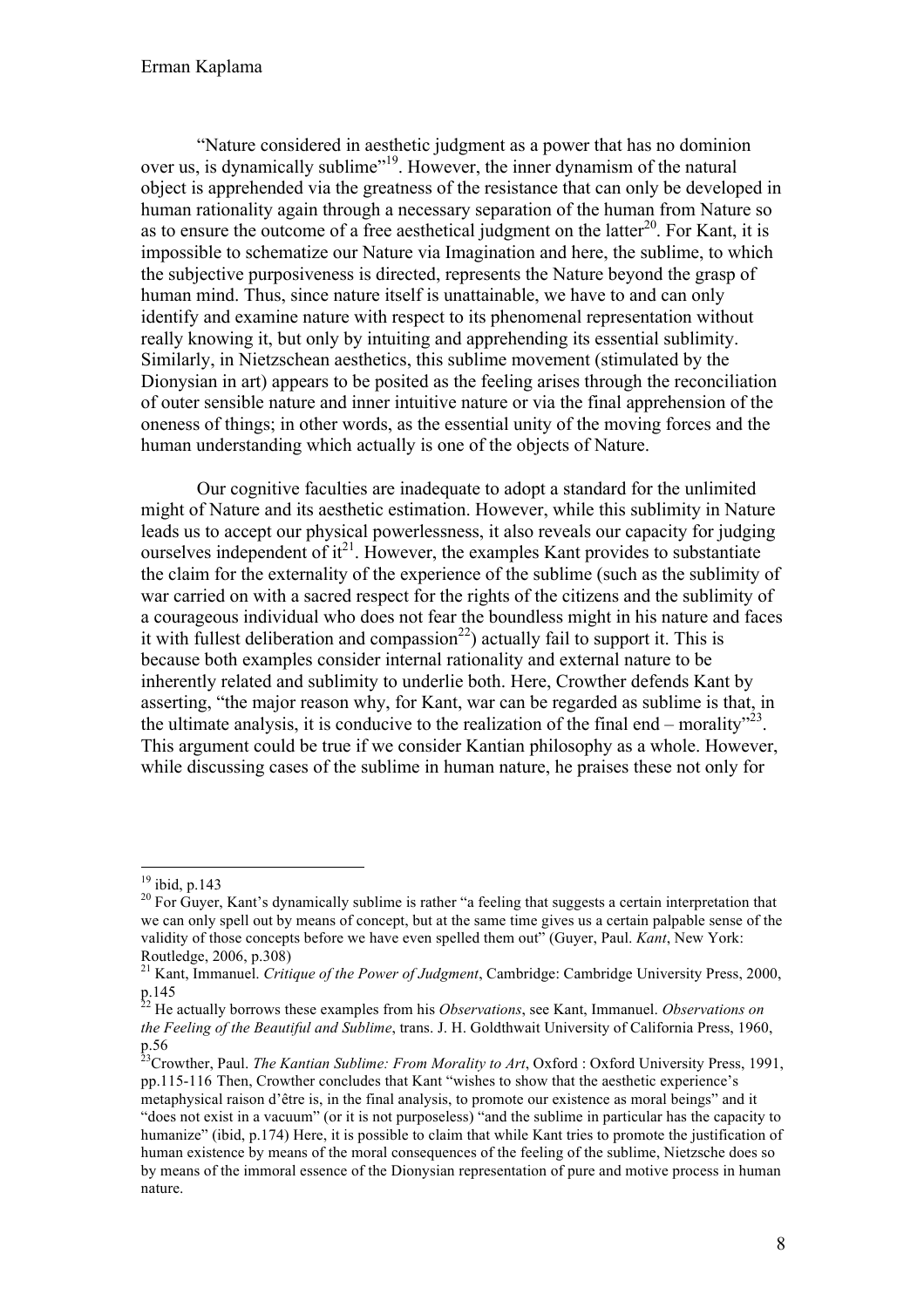their pragmatic moral consequences but also for their aesthetic fullness (substantiality) and universality<sup>24</sup>.

Here, Kant accentuates the universality ("even to the savage") and intensity ("with the fullest deliberation") of the sublime in human nature down to its *motive force*, and then goes on to argue for the rationally generated moral pragmatic principles. From these examples, we can also conclude that human morality and goodness are essentially in need of the *energy* provided by the heroic human motives such as fearlessness and courage (which are amongst the moving characteristics of the sublime in human nature). In the end, Kant (not in his theory but in his examples) claims the inherent unity of man's internal and external nature. In order for human action to reach an ultimate sublimity, the rational (internal) human nature has to reveal its roots in the (externally oriented) natural feelings and desires that are derived from *phusis* or natural forces. The sublime human action is the disclosure of the motivation underlying human rationality<sup>25</sup>.

The sublime *disturbs* our mental powers that struggle hopelessly to provide some satisfactory and rational explanations for this complex and difficult experience. In the end, this *movement* of the faculties of the mind causes the **transition** of the supersensible Idea of the sublime into the level of human faculty of reason. On the other hand, the sublime positively and indirectly stimulates and strengthens the possible use of our intuitions (the relationship between the sublime and *Anschauung*) by which it encourages our feeling of a purposiveness "independent of nature". The stimulation of our intuitions occurs since our apprehension of the sublime requires our faculty of Imagination to try to extend its limits in order to be able to make a satisfactory judgment about the idea of the sublime object, causing in this same struggle "a movement of the mind"<sup>26</sup>. Therefore, for Kant, no object can be called sublime, as the sublime grows out of our faculty of Imagination, which falls beyond our standards of taste as an *entirely intuitive faculty*. Kant acknowledges that for the pure judgment on the sublime to be aesthetical, it should not be grounded on an object or its conceptual representation. This confirms its suprarational essence since no cognitive faculty can apprehend the sublime in its purest state due to its magnitude and formlessness. The sublime is a "whole" rather than an individual object and therefore it is absolutely great but equally incomprehensible by human mind since it requires a supersensible faculty. The Idea of the sublime is generated through our determining Judgment and is not to be sought in the things (phenomena) of nature hence "it is the disposition of the mind resulting from a certain representation occupying the reflective Judgment, but not the object, which is to be called

<sup>&</sup>lt;sup>24</sup> "For what is it that is an object of the greatest admiration *even to the savage*? It is a man who shrinks from nothing, who fears nothing, and therefore does not yield to danger, but rather goes to face it vigorously with the fullest deliberation" (Kant, Immanuel. *Critique of the Power of Judgment*,

<sup>&</sup>lt;sup>25</sup> What is more, in an Aristotelian evaluation of this reconciliation referring to the notions like *phronesis*, since the rationality and morality of an action can only be determined a posteriori, while the irrationality of an external desire or motive is determined internally, the rationality of an idea can only be understood when applied to praxis. Therefore, it would not be wrong to argue that these nature(s) (internal and external) are essentially linked and that the relation and simultaneous transition between them is the chief determinant of both.

<sup>26</sup> Kant, Immanuel. *Critique of the Power of Judgment*, Cambridge: Cambridge University Press, 2000, p.131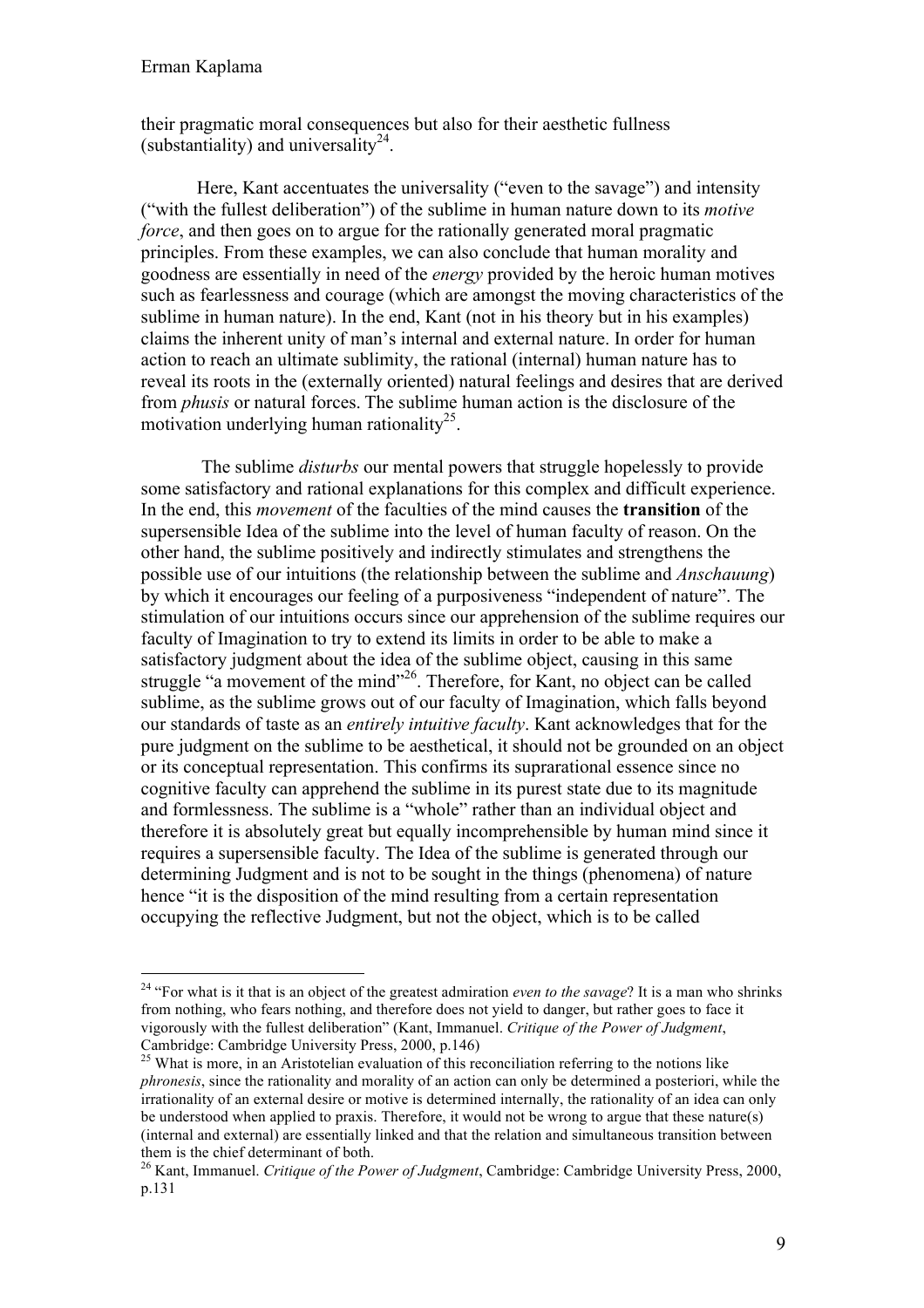sublime<sup>"27</sup>. In the third *Critique*, all these direct and immediate characteristics of the sublime are presented as negative and unimportant by Kant because they display nothing purposive in their nature, since they have proved entirely irrational and have forced the mind to abandon direct sensibility.

On the other hand, thanks to this abandonment of direct sensibility and understanding the sublime produces a relation between human sensibility and understanding and human ideas and reason<sup>28</sup>. Kant introduces the faculty of judgment as an intermediary faculty relating the particular to the universal, the sensible to the supersensible, and the microcosm to macrocosm<sup>29</sup>. In other words, when one makes a judgment about the things and forces in nature (including oneself and all human beings), one unconsciously universalizes the particulars, reshaping, categorizing and hence transforming them into Ideas<sup>30</sup>. In *Observations* Kant rhetorically declares that *the sublimity is not the essential characteristic of a moral feeling, but rather the latter acquires sublimity by way of its universalization*. However, in the third *Critique*, he replaces the 'feeling of the sublime' with the 'judgment of the sublime', which requires the intervention, and ultimate dominion of the faculty of Reason and which, due to its initially supersensible and consequently rational character, involves a stronger possibility of universalizability.

### **VII. The Nietzschean Dionysian as a Theory of Cosmological Aesthetics representing the Transition**

#### Arguments:

*I. The Dionysian is the symbolic representation of the universally valid and entirely senseless pure cosmic forces (The Cosmological Argument) II. The Dionysian is an Aesthetic Theory linking Nature (phusis) to Human Nature (ethos) (Argument regarding the Aesthetic Character)*

In *The Birth of Tragedy,* Nietzsche proposes his thesis concerning the sublime function of the Dionysian representations in Greek Tragedy. In doing so, following the romantic view, he begins with the abovementioned necessary dissolution of the "rationally driven and sensibly judging" individual in the supersensible underlying natural unity of the Will (as the Dionysian art). He thus attributes a purely cosmological essence to the latter confirming the necessity of the individual's (or

<sup>&</sup>lt;sup>27</sup> ibid, p.134<br><sup>28</sup> As Zammito rightly emphasizes, "now we can fully appreciate how profoundly Kant intended his claim that the essence of the sublime was its aspect of "relation," i.e., the relation of the sensible to supersensible" (Zammito, John. H., *The Genesis of Kant's Critique of Judgment*, Chicago: University of Chicago Press, 1992, p.283)

<sup>&</sup>lt;sup>29</sup> "The concept which originally arises from the power of judgment and is proper to it is that of nature as **art**, in other words that of the technique of nature with regard to its particular laws" (Kant, Immanuel. *Critique of the Power of Judgment*, Cambridge: Cambridge University Press, 2000, Introduction, p.10)

<sup>&</sup>lt;sup>30</sup> In *Observations* Kant directly and unsystematically identifies the sublime with the moral, exalted, virtuous, honorable, dutiful action and the good will insofar as they are built upon proper universality<sup>30</sup>. In another part of the same essay, he claims: "...true virtue can be grafted only upon principles such that the more general they are, the more sublime and noble it becomes" (Kant, Immanuel. *Observations on the Feeling of the Beautiful and Sublime*, trans. J. H. Goldthwait University of California Press, 1960, p.60)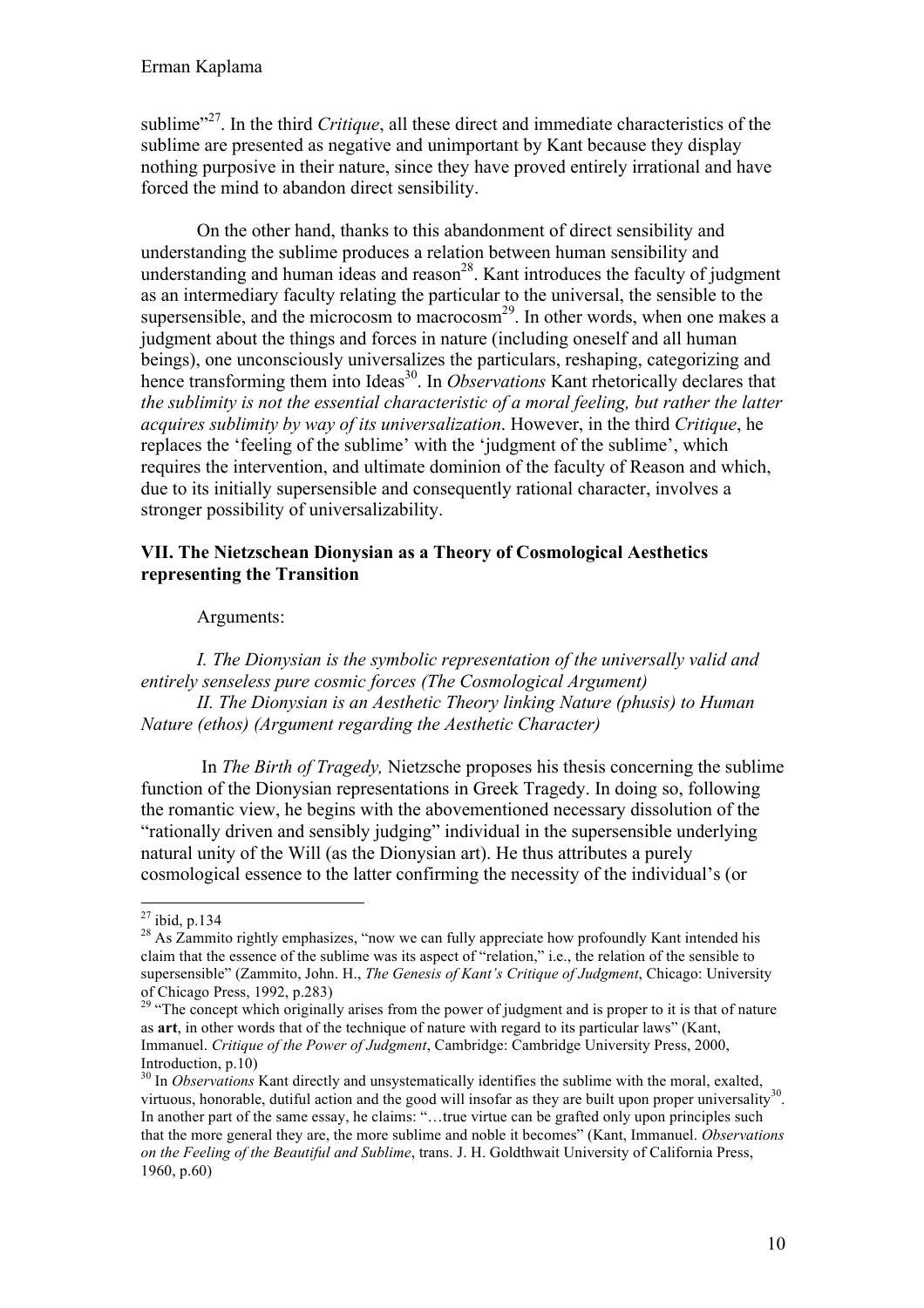#### Erman Kaplama

hero's) self-negation for the affirmation of the metaphysical existence, even though he tries to avoid the inevitable realization of irredeemable suffering in the world that was represented by Schopenhauer. The second half of *The Birth of Tragedy* in general where he overtly endorses the Schopenhauerian metaphysics, Nietzsche contradicts some of the general aspects of his theory of the Dionysian. This reduction of the real life to a metaphysical one leads to the simplification of his aesthetics. In this way, Nietzsche's Dionysian comes to define the truth as hidden, above and beyond human life and the forces affecting it, as in the discourse of the static Christian god or Indian Buddhism. The second contradictory claim is the *justification of life* through the dissolution of the hero under the metaphysical will, truth or Nature beyond the human imagination, which requires us to negate our life and the forces affecting it as a whole in order to create a portrayal of that life beyond and unchanging realm of forms.

However, then Nietzsche regrets his Schopenhauerian argument for the individual's self-negation in the process of his reconciliation with the metaphysical unity of Nature and theorizes his own idea of the Dionysian, beyond the limits of Schopenhauerian aesthetics. Rather, his concept of the Dionysian represents the aesthetic affirmation of human life by means of natural forces and human will (mainly will to live and will to power) that actually are the sublime components of  $it^{31}$ . Actually we can also trace his life-affirming aesthetic thought, which aims at the reconciliation of the phenomenal and metaphysical, in *The Birth of Tragedy* where he talks about the origins of the gods. He construes the representation of the sublime in art as the saviour of life owing to its redirection of the terrible forces of nature to an aesthetic form $32$ . Thereby even the early conception of the Dionysian stands for the only bridge between these naturally separated worlds. This correlation between the human and metaphysical realm can only be constituted by the Dionysian half-human and half-god satyr which represents the godly features of the human nature and human features of the gods<sup>33</sup>. Hence, Nietzsche locates this metaphorical representation of the satyrs in between the phenomenal and metaphysical world as an intermediary realm that generates an aesthetic unification.

Nietzsche theorizes his own conception of the Dionysian, beyond the Kantian Sublime and the Schopenhauerian reconstruction of it. While for Kant, since nature itself is unattainable, we have to and can only identify and examine nature in its phenomenal representation without really knowing its essential sublimity. At this point, Nietzsche also claims that we cannot "know" the essential truths of the Nature but he adds that at least there is an achievable "*middle world* between beauty and truth…The world reveals itself in a playing with intoxication, not in complete entrapment by  $it^{\prime\prime}$ <sup>34</sup>.

<sup>&</sup>lt;sup>31</sup> "How differently Dionysus spoke to me! How alien to me at that time was precisely this whole philosophy of resignation!" (Nietzsche, Friedrich. "Attempt at Self-Criticism" in *The Birth of Tragedy and Other Writings*, ed. Geuss and Speirs, Cambridge: Cambridge University Press, 1999, p.10)<br><sup>32</sup> Nietzsche, Friedrich. "Birth of Tragedy" in *The Birth of Tragedy and Other Writings*, ed. Geuss and Speirs, Cambridge: Cambridge University Press, 1999, p.40

<sup>&</sup>lt;sup>33</sup> In *The Birth of Tragedy* Nietzsche puts this as follows: "...what he (the Greek) saw in the satyr was the original image (*Urbild*) of mankind, the expression of man's highest and strongest stirrings, an enthusiastic celebrant, ecstatic at the closeness of his god (Dionysus)", he "was something sublime and divine; and he was particularly bound to seem so to the painfully broken gaze of the Dionysian man…(whose) eye dwelt in sublime satisfaction (ibid, p.41)

<sup>34</sup> Nietzsche, Friedrich. "Dionysian Worldview" in *The Birth of Tragedy and Other Writings* ed. Geuss and Speirs Cambridge: Cambridge University Press, 1999, p.130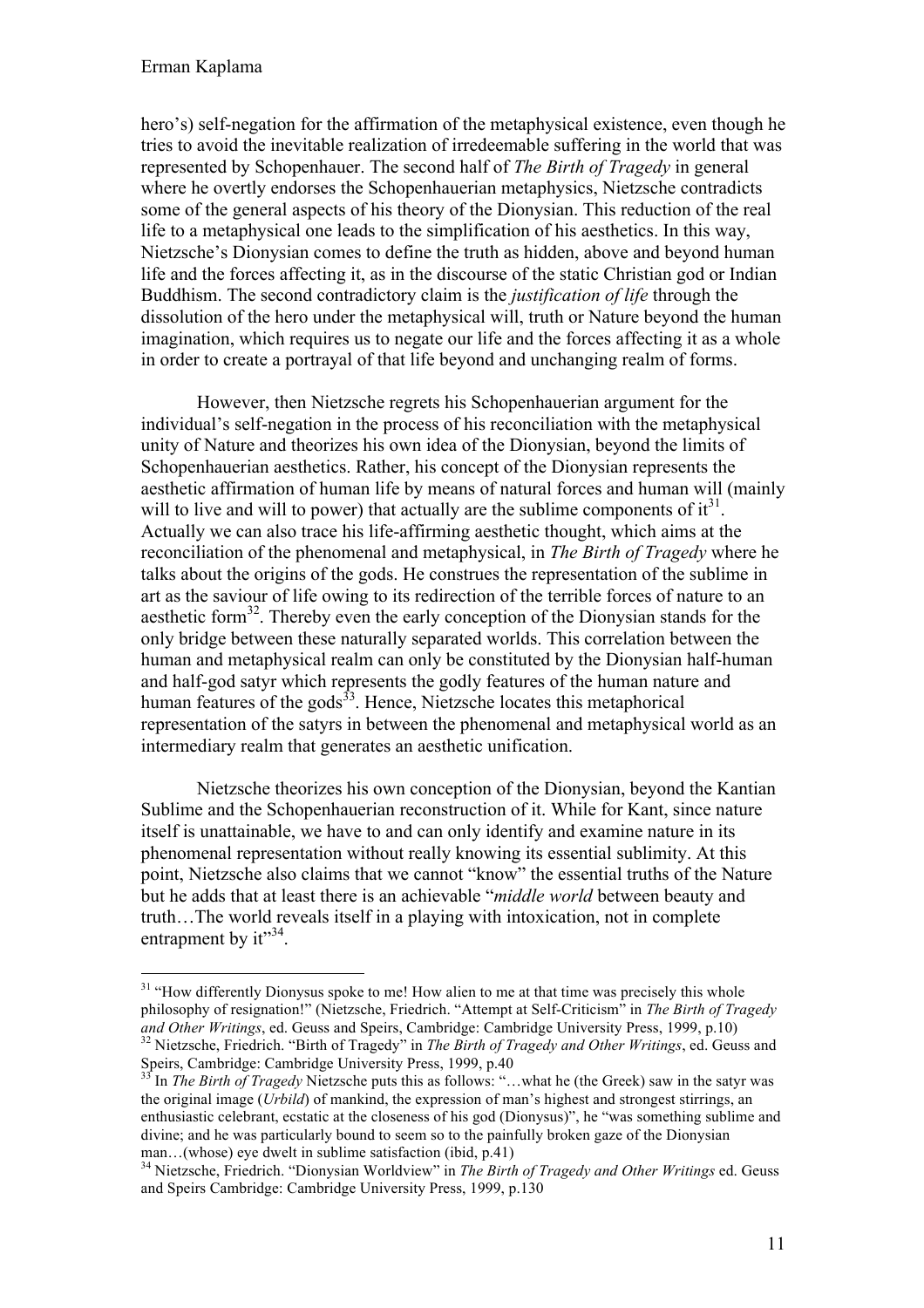The formation of Nietzsche's conception of the Dionysian is apparent in the concluding dialogue between Nietzsche and Dionysus in *Beyond Good and Evil* in which he restates Dionysus as the tempter god who can descend and tempt human souls and encourages them to explore their inner nature (as the representations of the moving forces in nature), to "make them stronger, more evil and more profound than they are"35. Late Nietzschean aesthetics is mainly grounded in his argument that all metaphysical deities result from the transformation of human sense-intuitions into highest spirituality from which the real joy in life arises and by which human existence is justified. And Nietzsche defines this highest aesthetic achievement of human kind as the aesthetic transfiguration or deification of human nature. Nietzsche, in the end, seems to argue that the metaphysical transformation of the phenomenal is simultaneous with the phenomenal transformation of the metaphysical, and both processes require aesthetic motivation and insight represented by the tragic sublime or the Dionysian.

In *The Birth of Tragedy*, Nietzsche explicitly disapproves of the conception of beauty in contemporary aesthetics, which has entirely ignored the emphatic qualities of the beautiful, and the sublime<sup>36</sup>. Nietzsche furthers his critique of the weaknesses of the rationalist and objectivist accounts of aesthetical education in the following section where he confronts it with the true art, tragedy, which celebrates its rebirth with Goethe, Schiller<sup>37</sup> and Wagner: "We understand why such debilitated education hates true art, for it fears that it will be destroyed by it"<sup>38</sup>. The "true art" for Nietzsche is evidently the Dionysian or the tragic art, the art that destroys the veil of beauty and depicts the ugly, formless, unmediated forces inherent in human nature. Then he accuses the contemporary aesthetics of misinterpreting tragedy as the result of the triumph of the universal moral order and thus of lacking the ability to provide a serious analysis of human sense-intuitions and drives represented in the tragic art: "they (aestheticians) never tire of characterizing the true essence of tragedy as the struggle of the hero with fate, the triumph of a universal moral order<sup> $39$ </sup>. This critique is mainly directed against the Aristotelian conception of tragedy and the sublime in Kantian aesthetics, which is associated with tragedy (in the *Observations*) and used as the primary link between morality and aesthetics via the faculty of Reason. Nietzsche defines the morally sublime as impure due to its **resulting appeal** to the territory of ethical condolence through the feelings it evokes such as pity and fear. However, he builds his aesthetics neither on an antithesis of the moralizing tendency in art nor on *l'art pour l'art* which would render art and life purposeless and pointless. Rather, in

 <sup>35</sup> Nietzsche, Friedrich. *Beyond Good and Evil*, ed. Horstmann and Norman, Cambridge: Cambridge University Press, 2002, p.177

<sup>&</sup>lt;sup>36</sup> "What a spectacle our aestheticians present as they lash about, with movements that are to be judged neither by the standard of eternal beauty nor of the sublime…an aesthetic pretext for their own sobersided, impoverished sensibility" (Nietzsche, Friedrich. "The Birth of Tragedy" in *The Birth of Tragedy* 

<sup>&</sup>lt;sup>37</sup> Nietzsche's attitude about Schiller and Romanticism as a whole is very controversial. Generally, on the one hand, he confirms that Schiller enriches and develops the aesthetics in German culture; on the other, he disapproves of Schiller's appreciation of Kantian ideal that the aesthetic education of individuals must lead to the transformation from the "Natural State into a Moral one" (Schiller, Friedrich, *On the Aesthetic Education of Man*, Oxford: Clarendon Press, 1967, p.13)<br><sup>38</sup> Nietzsche, Friedrich. "Birth of Tragedy" in *The Birth of Tragedy and Other Writings*, ed. Geuss and

Speirs, Cambridge: Cambridge University Press, 1999, p.97<br><sup>39</sup> ibid, p.105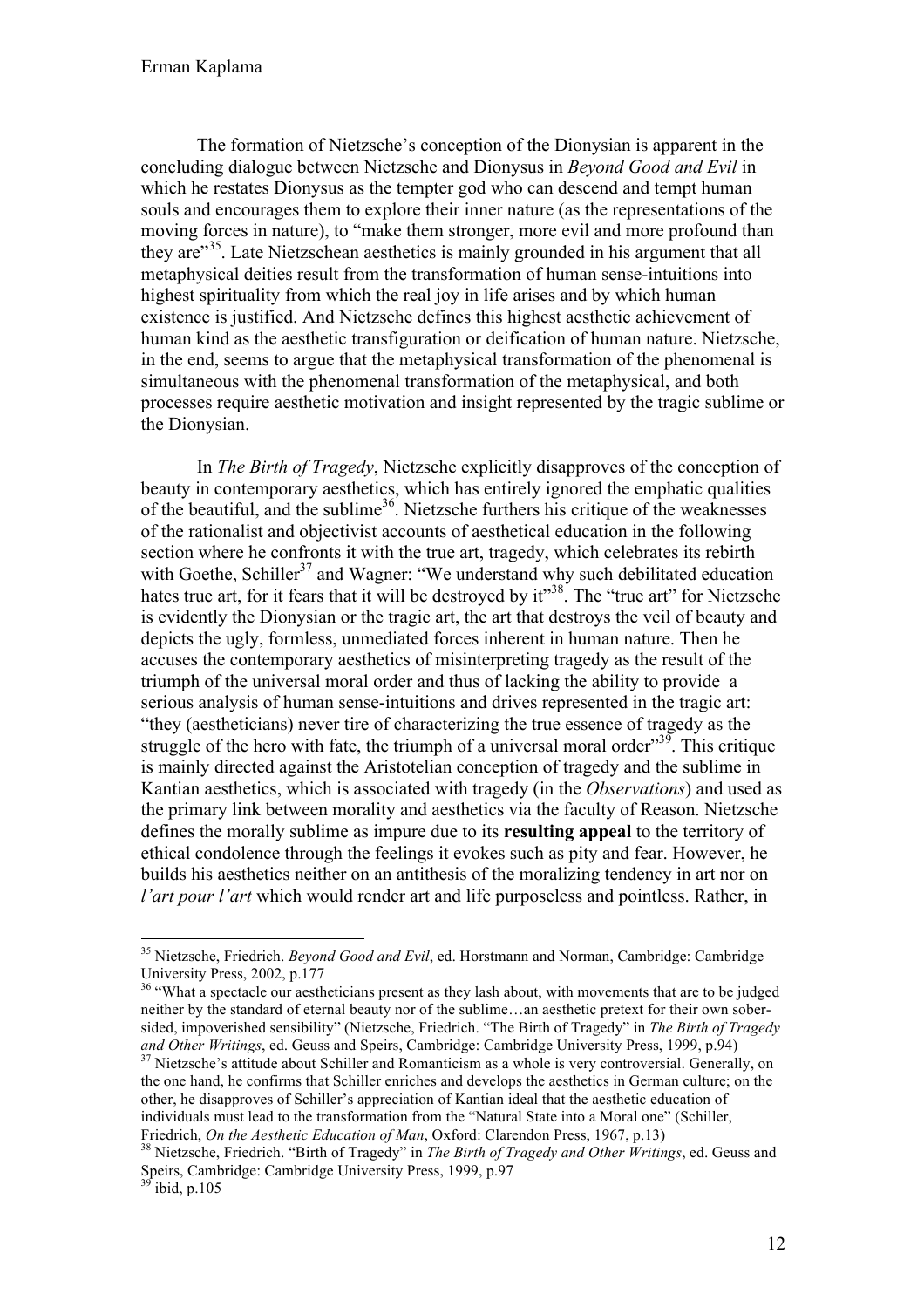the *Twilight of the Idols*, he explicitly announces art as "the great stimulus to life"<sup>40</sup>. This must be considered as the representation of the artist's most basic inspirations that are rooted in the senseless cosmic forces represented by the Dionysian. But, due to the senselessness of the forces, the tragic artist must communicate the ugliest, harshest, most questionable, and fearful aspects of life so as to create a moving, disturbing and purposeful art which can stimulate the spectator's understanding and imagination, projecting a middle world in which the chorus resides<sup>41</sup>. The tragic art and artist (either as an idea or a person) the purest representation of the transition between the natural forces and concepts of human life, it is the sublime bridge hanging over a steep canyon separating the microcosm from the macrocosm, the humanity from the universe; it is the reminder of the *a priori* interconnectedness of reason (as the devise for the uncovering of nature) and nature (as the reason-giving dynamic whole).

## **Conclusion**

The main argument defended in this paper can be summarized thus: Transition is what makes the stratum sensible, and the substratum supersensible. For the forces in nature can only acquire meaning and identity through the supersensible concepts of understanding, and these concepts of understanding are alive and substantial insofar as they continue to represent these forces. Transition is thus the principle from which both the cosmic forces and aesthetic concepts derive. *And this transition is only apprehensible because it functions simultaneously. The reason for this simultaneity is that neither metaphysical nor physical, neither the noumenal nor the phenomenal exist independently of their reciprocal transition and of a mind that initiates or apprehends this transition, for their primary qualities derive from this very process.* There is no static atemporal being but rather only the moving forces and the processes deriving from their mutual agitation. So "is" does not refer to a *what* but rather to a *how,* not to any original being but to the ways and processes of the apprehension of forces and composition of concepts. An analysis of *logos* is an examination of how questions, it is the very process of unearthing the underlying transitions.

Neither a purely empirical science (e.g. modern physics), nor a purely metaphysical thinking (e.g. monotheistic religions) alone can explain the nature of things. But, we propose that they are not directly dependent on each other, for they are themselves the product of the *transitions* between cosmic forces and human concepts as they are formed and reformed according to these transitions. While we cannot think of Nature and its component forces without the process of conceptualisation, we cannot have meaningful or artful or moving concepts that are active in communication or language once we empty their natural content away or cut off their roots in the moving forces in nature. In the end, it is much less important to intuit *what* is in transition than to determine the laws, rules or principles of this transition because the *transition* itself is the phase where the a priori forces find their meaning and thus a body of definition as pure concepts. In that sense, it is not the metaphysical principles of nature that define the transition, but the transition defines these seemingly separate realms of thought since the principle of transition itself determines the ways the forces

 <sup>40</sup> Nietzsche, Friedrich "Twilight of the Idols" in *The Anti-Christ, Ecce Homo, Twilight of the Idols, and Other Writings*, ed. Ridley and Norman, Cambridge: Cambridge University Press, 2005, p.204 <sup>41</sup> ibid, pp.204-205